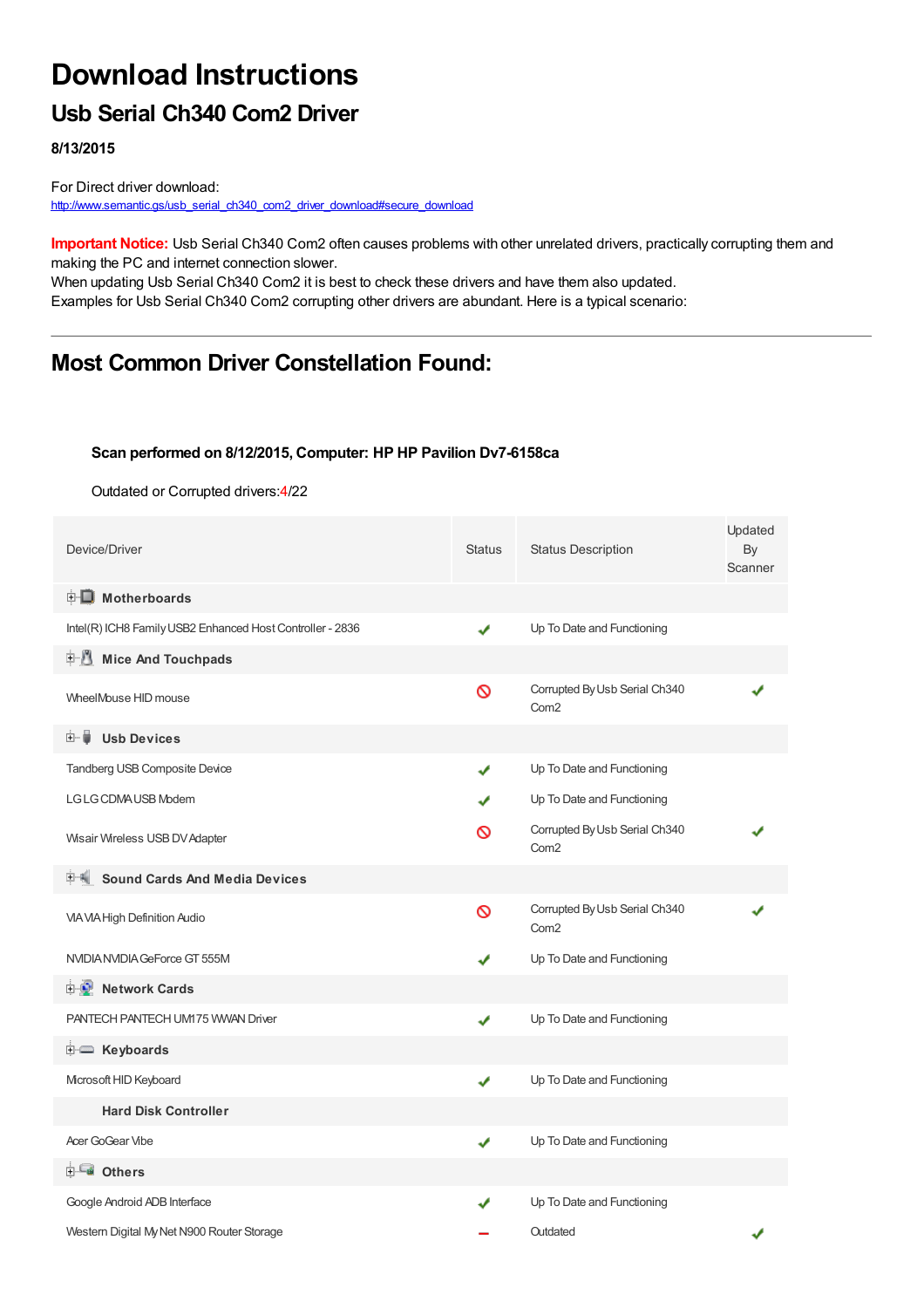| Intel Intel(r) AIM External TV Encoder Driver 5                              | $\checkmark$ | Up To Date and Functioning |
|------------------------------------------------------------------------------|--------------|----------------------------|
| Mad Catz Programmable Support for Keyboard                                   |              | Up To Date and Functioning |
| NEC Generic CardBus-kontroller                                               | ✔            | Up To Date and Functioning |
| Point Grey Research Texas Instruments 1394 OHCI Compliant Host<br>Controller |              | Up To Date and Functioning |
| <b>Cameras, Webcams And Scanners</b><br>中心                                   |              |                            |
| USB2.0 PC CAMERA Periferica video USB                                        | J            | Up To Date and Functioning |
| Video Cards                                                                  |              |                            |
| Intel(R) HD Graphics                                                         | ✔            | Up To Date and Functioning |
| <b>Devices</b> Input Devices                                                 |              |                            |
| Logitech USB Input Device (Logitech Download Assistant)                      | ✔            | Up To Date and Functioning |
| <b>E-TP</b> Port Devices                                                     |              |                            |
| MediaTek DAUSB VCOMPort (COM11)                                              | ✔            | Up To Date and Functioning |
| <b>E</b> Monitors                                                            |              |                            |
| Sony Digital Flat Panel (1024x768)                                           | ✔            | Up To Date and Functioning |
| <b>E</b> Mobile Phones And Portable Devices                                  |              |                            |
| <b>Acer NOKIA</b>                                                            | ✔            | Up To Date and Functioning |

## **Usb Serial Ch340 Com2 Driver Models:**

| <b>Driver Model</b>                     | <b>Original</b><br><b>Upload Date</b> | Last<br><b>Modification</b> | <b>Driver File</b>                          | <b>File</b><br><b>Size</b> | <b>Most Compatible</b><br><b>Computer Model</b> | <b>Availabilty To</b><br><b>Scanner</b> |
|-----------------------------------------|---------------------------------------|-----------------------------|---------------------------------------------|----------------------------|-------------------------------------------------|-----------------------------------------|
| <b>Usb Serial Ch340 Com2</b><br>2081.16 | 11/7/2014                             | 8/3/2015                    | usb serial ch340 com2-<br>2081.16.exe       | 83kb                       | Toshiba Dynabook T350/56AB,                     | ✔                                       |
| Usb Serial Ch340 Com2<br>23400          | 9/10/2014                             | 8/6/2015                    | pwaihlvy-23400.exe                          |                            | 100kb Dell Inspiron 20 Model 3045,              | J                                       |
| Usb Serial Ch340 Com2<br>72092.1        | 1/26/2015                             | 8/4/2015                    | usb_serial_ch340_com2-<br>72092.1.exe       |                            | 103kb Sony POG-GRX700,                          |                                         |
| Usb Serial Ch340 Com2<br>80484          | 12/4/2014                             | 8/5/2015                    | usb serial ch340 com2-<br>80484.exe         |                            | 67kb HPDX2250 MT SRPKMAT,                       | ✔                                       |
| Usb Serial Ch340 Com2<br>Q701.122       | 10/23/2014                            | 8/9/2015                    | kgtr-q701.122.exe                           |                            | 138kb Lenovo ThinkCentre A62,                   |                                         |
| Usb Serial Ch340 Com2<br>62387          | 10/13/2014                            | 8/8/2015                    | wy-62387.exe                                |                            | 212kb Seneca Pro52700,                          | ✔                                       |
| Usb Serial Ch340 Com2<br>972.1          | 11/2/2014                             | 8/4/2015                    | usb serial ch340 com2-<br>972.1.exe         |                            | 133kb Toshiba Dynabook T351/46CWD,              | ✔                                       |
| Usb Serial Ch340 Com2<br>21.11.131.1    | 1/29/2015                             | 8/6/2015                    | usb serial ch340 com2-<br>21.11.131.1.exe   |                            | 162kb DataLogic MS-N011,                        | J                                       |
| Usb Serial Ch340 Com2<br>Z1.12.11.11.1  | 8/29/2014                             | 8/5/2015                    | usb serial ch340 com2-<br>z1.12.11.11.1.exe | 52kb                       | Biostar H-Fi B85S3,                             | J                                       |
| Usb Serial Ch340 Com2<br>B20482.1       | 9/14/2014                             | 8/1/2015                    | usb_serial_ch340_com2-<br>b20482.1.exe      |                            | 153kb AnabelleB Pedra BA10,                     |                                         |
| Usb Serial Ch340 Com2<br>63094          | 1/11/2015                             | 8/2/2015                    | usb_serial_ch340_com2-<br>63094.exe         |                            | 100kb Gigabyte M1022E,                          |                                         |
| Usb Serial Ch340 Com2<br>2.13694        | 8/26/2014                             | 8/6/2015                    | usb serial ch340 com2-<br>2.13694.exe       | 23kb                       | Compag NY574AA-ABM<br><b>CQ5205LA,</b>          |                                         |
| <b>Usb Serial Ch340 Com2</b><br>2.12342 | 11/18/2014                            | 8/4/2015                    | usb serial ch340 com2-<br>2.12342.exe       | 74kb                       | Packard Bell IMEDIA MC 9330,                    | ✔                                       |
| Usb Serial Ch340 Com2<br>7302.13        | 12/21/2014                            | 8/3/2015                    | usb serial ch340 com2-<br>7302.13.exe       |                            | 140kb HPHP Compag dc5100 SFF,                   | ✔                                       |
| Lleh Sarial Ch340 Com <sub>2</sub>      |                                       |                             |                                             |                            |                                                 |                                         |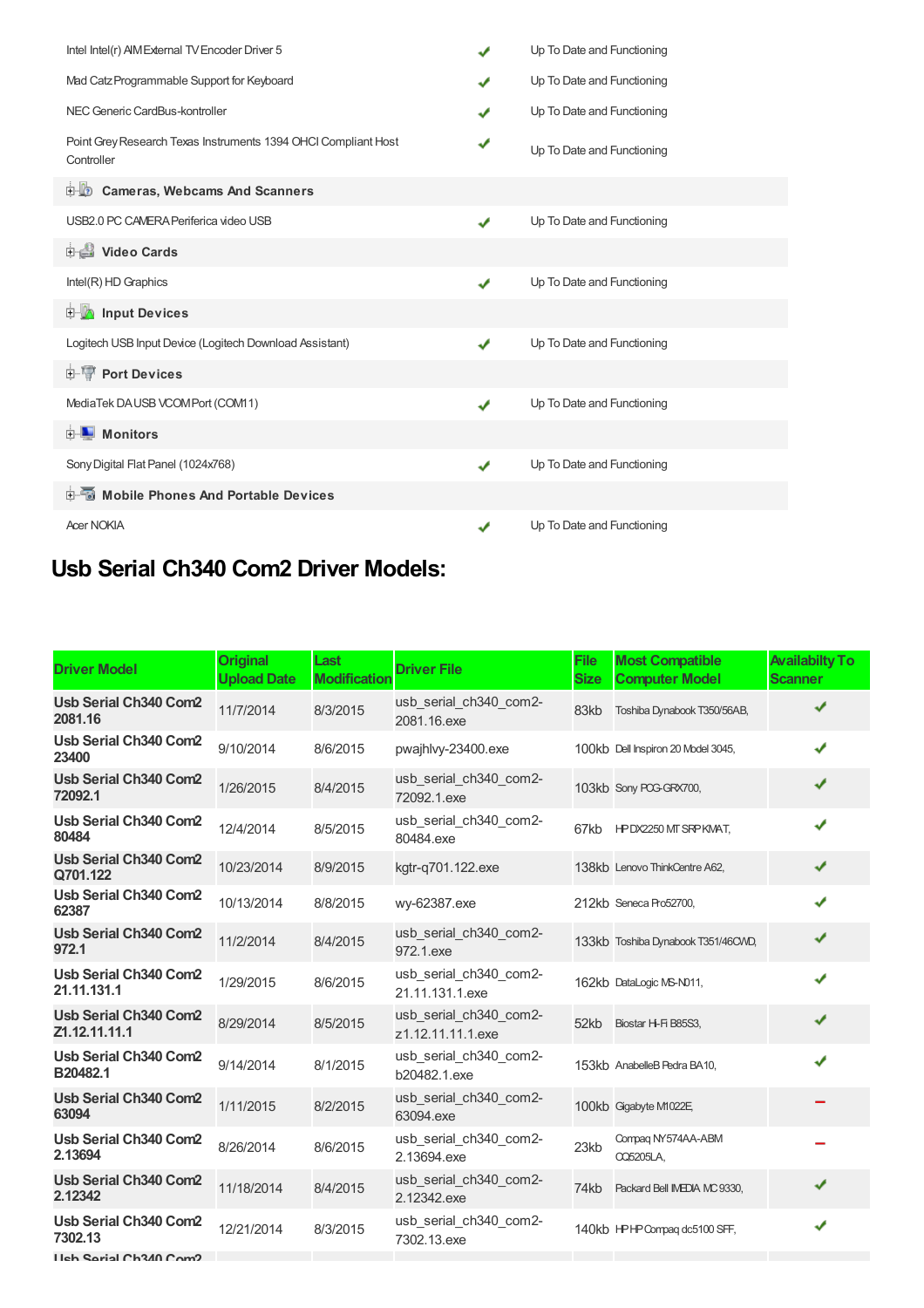| <b>USU JEHAI UNUMU UUIK</b><br>1.131.1 | 11/30/2014 | 8/4/2015  | pbrco-1.131.1.exe                           | 42kb | Acer MX4SG-4DL,                     | ✔ |
|----------------------------------------|------------|-----------|---------------------------------------------|------|-------------------------------------|---|
| Usb Serial Ch340 Com2<br>60729         | 12/31/2014 | 8/6/2015  | usb_serial_ch340_com2-<br>60729.exe         | 22kb | Panasonic CF-T5MWJTFBF,             | ✔ |
| Usb Serial Ch340 Com2<br>1.10606       | 7/29/2014  | 8/8/2015  | usb_serial_ch340_com2-<br>1.10606.exe       | 33kb | Supermicro X9DRE-TF+/X9DR7-<br>TF+, | ✔ |
| Usb Serial Ch340 Com2<br>C1.1061.12    | 11/19/2014 | 8/1/2015  | wgfsipdmv-c1.1061.12.exe                    | 41kb | Panasonic CF-19TH1H1QW,             | ✔ |
| Usb Serial Ch340 Com2<br>71.11.184     | 9/5/2014   | 8/4/2015  | usb_serial_ch340_com2-<br>71.11.184.exe     |      | 155kb Packard Bell IMEDIA 6460,     | ✔ |
| Usb Serial Ch340 Com2<br>61.122.16     | 1/6/2015   | 8/6/2015  | usb_serial_ch340_com2-<br>61.122.16.exe     |      | 180kb HPWC734AA-ABD 1130de,         | ✔ |
| Usb Serial Ch340 Com2<br>402.186       | 11/3/2014  | 8/3/2015  | usb_serial_ch340_com2-<br>402.186.exe       |      | 165kb HP Presario V6000,            | ✔ |
| Usb Serial Ch340 Com2<br>A73789        | 9/14/2014  | 8/9/2015  | usb_serial_ch340_com2-<br>a73789.exe        |      | 204kb Lenovo ThinkPad T61p,         | ✔ |
| Usb Serial Ch340 Com2<br>Q83662        | 1/6/2015   | 8/6/2015  | covfe-q83662.exe                            |      | 154kb Epson Endeavor Pro8000-H,     | ✔ |
| Usb Serial Ch340 Com2<br>62840         | 8/27/2014  | 8/4/2015  | usb serial ch340 com2-<br>62840.exe         | 68kb | Omi OTC-H3222D00,                   | ✔ |
| Usb Serial Ch340 Com2<br>H2.10902.1    | 7/23/2014  | 8/6/2015  | lg-h2.10902.1.exe                           | 93kb | Panasonic CF-30C4TAABM              | ✔ |
| Usb Serial Ch340 Com2<br>1.13404       | 10/11/2014 | 8/5/2015  | usb_serial_ch340_com2-<br>1.13404.exe       |      | 114kb Fujitsu FM/LRB50P,            | ✔ |
| Usb Serial Ch340 Com2<br>31.1362.1     | 9/23/2014  | 8/7/2015  | fklm-31.1362.1.exe                          |      | 167kb Intel LC-92T10,               | ✔ |
| Usb Serial Ch340 Com2<br>43691.1       | 1/6/2015   | 8/9/2015  | usb_serial_ch340_com2-<br>43691.1.exe       | 83kb | Toshiba PT10ABX,                    | ✔ |
| Usb Serial Ch340 Com2<br>F8021.10      | 10/17/2014 | 8/1/2015  | usb_serial_ch340_com2-<br>f8021.10.exe      |      | 129kb Sweetwater Sound CS250,       | ✔ |
| Usb Serial Ch340 Com2<br>1.1341.16     | 1/25/2015  | 8/8/2015  | usb_serial_ch340_com2-<br>1.1341.16.exe     |      | 125kb Toshiba PSKHGL-00C004,        | ✔ |
| Usb Serial Ch340 Com2<br>41.12.11.12.1 | 12/3/2014  | 8/9/2015  | usb_serial_ch340_com2-<br>41.12.11.12.1.exe |      | 50kb Lenovo ThinkPad L530,          | ✔ |
| Usb Serial Ch340 Com2<br>122278        | 11/6/2014  | 8/7/2015  | usb_serial_ch340_com2-<br>i22278.exe        | 96kb | <b>HPHPENVY TS 17 Notebook PC.</b>  | ✔ |
| Usb Serial Ch340 Com2<br>6332.19       | 1/7/2015   | 8/3/2015  | usb_serial_ch340_com2-<br>6332.19.exe       |      | 157kb Seneca V63909,                | ✔ |
| Usb Serial Ch340 Com2<br>L80892        | 11/5/2014  | 8/6/2015  | usb_serial_ch340_com2-<br>180892.exe        | 77kb | Sony VPOCW25FL,                     | ✔ |
| Usb Serial Ch340 Com2<br>F202.121.1    | 8/22/2014  | 8/7/2015  | usb_serial_ch340_com2-<br>f202.121.1.exe    |      | 134kb Notebook MM2290,              |   |
| Usb Serial Ch340 Com2<br>82922         | 12/29/2014 | 8/3/2015  | icwef-82922.exe                             | 34kb | <b>IBM8171VRJ,</b>                  |   |
| Usb Serial Ch340 Com2<br>20972.1       | 9/22/2014  | 8/3/2015  | usb_serial_ch340_com2-<br>20972.1.exe       |      | 185kb LGLW75-SGGV3,                 | ✔ |
| Usb Serial Ch340 Com2<br>D1.1202.17    | 7/27/2014  | 7/31/2015 | usb_serial_ch340_com2-<br>d1.1202.17.exe    | 24kb | Toshiba SATELLITE C850-A821,        | ✔ |
| Usb Serial Ch340 Com2<br>S74084        | 10/30/2014 | 8/7/2015  | usb_serial_ch340_com2-<br>s74084.exe        | 57kb | Fujitsu FMVCE35E5,                  | ✔ |

### **Typical Driver constellation for scanned computers:**

#### **Data derived from 1281 scans made on these 498 computers from 10/16/2014 to 7/31/2015:**

HPH8-1041, Gateway Gateway M460, MSI GE620, Lenovo A619137, HP Pavilion ze4400, Dell Inspiron M4040, EMachines Emachines D525, LG K1-2249A9, Sony VPCCA2Z0E, Acer TravelMate 250, Toshiba SATELLITEPROC50-A-1M3, Fujitsu FMVNB5Y3, IBM8307SGY, Lenovo ThinkCentre M70e, LGK1-2249A9, Sony VPCEC2E9E, SonyVGN-A317S, IBM2374SU9, Toshiba Satellite A100-999, ASUS900, Toshiba TECRAR10, SonyVGX-X90P,GatewayMX8734, SonySVT131190S,HP HPCompaq nc6110,HPNC133AA-AKBm9561cs,HPAV890AV-ABJ e9280jp, IBM8113VW1, Fujitsu Amilo A1665GSeries, Acer Aspire 5672,Compaq RC635AA-ABF SR191FR FR630, IBM23741U9, NEC PC-MY26LEZ78, LGLS75-26SLCE1, HP RJ788AA-ABAa1613w, Panasonic FZ-G1AABJB1M, Fujitsu FMMFA55K, Intel W660DI, Lenovo 1038DBG, Seneca Pro213935, MCJ AMIS, Acer AS5737Z, HP PN119AA-ABU m1170.uk, IBMSystem x3650 M3 -[7945AC1, Sony VGN-Z21WN\_B, HP Compac Presario CQ57 Notebook PC, Toshiba SATELLITE L850-1J9, LG S1-PRIDE, Sony VPCCW21FD, Sony VGN-B77SP, IBM8212W4R, IBM2389QU2, Compaq GM442AA-ABASR5125CL, IBM1843A19, HPS5-1028hk, IBM621932U, NEC PC-LL750GD1K, Compaq GU587AA-ABHSR5235NL, NEC PC-LL750GD1K, IBM2374SU9, NEC MS-7168, Lenovo ThinkCentre M92p,Compaq BK129AA-AB4 CQ3230L,HPKJ357AA-B14 a6310.be, SonyVGN-CR363,HPHPPavilion dv9700, Fujitsu FMVA56CWG, Sony VGN-CS31Z\_Q, Anhoch Goliath XD630, Packard Bell TS44HR, Sony SVE151100C, Sony VGN-SZ140, Lenovo 6463Y3W, Toshiba Dynabook T552/36FWK, NEC PC-